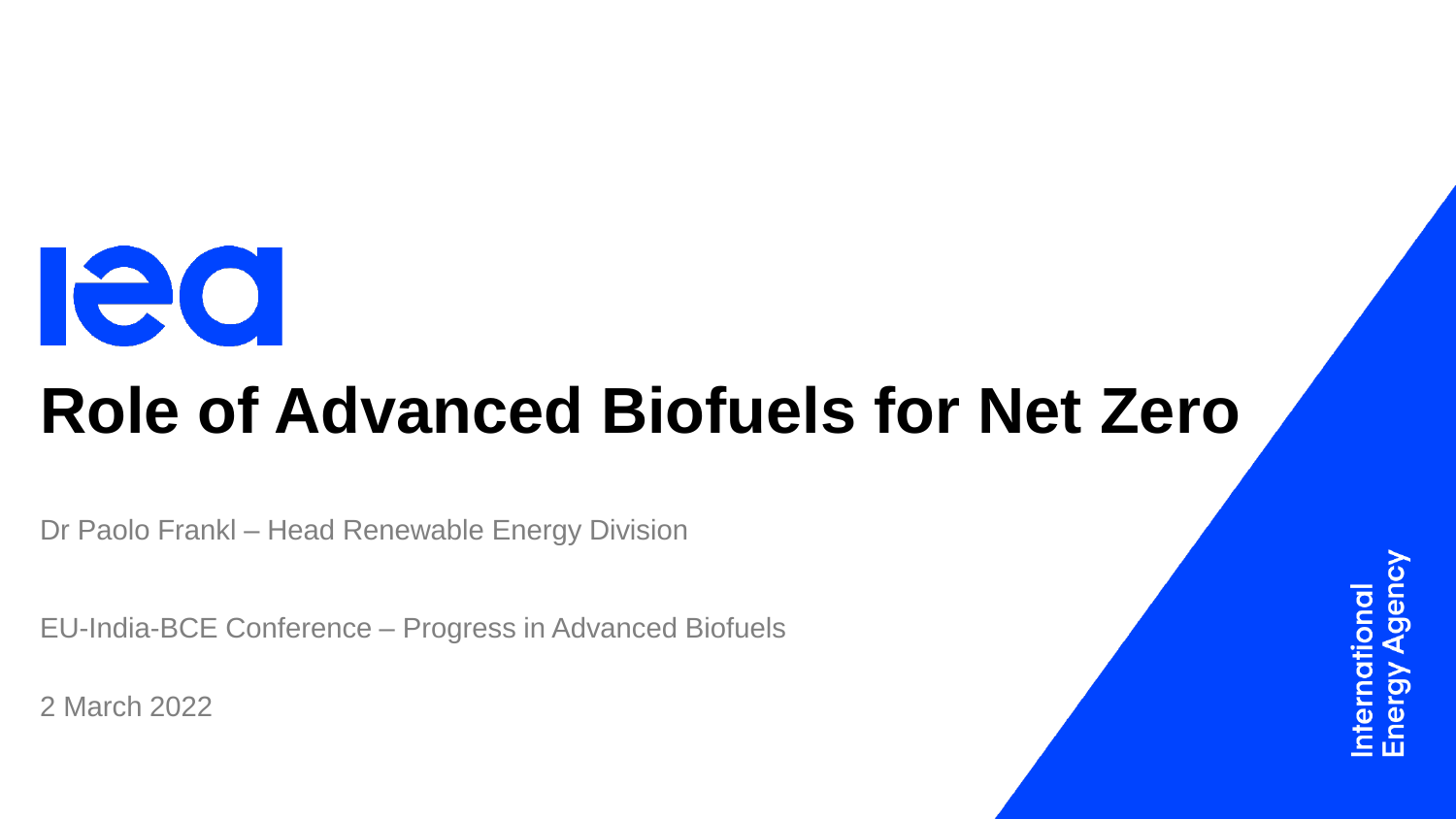### **A large ambition gap remains in 2030**



**Despite some positive signs, today's pledges close less than 20% of the gap to the Net Zero by 2050 scenario: countries with net zero pledges and countries without each account for about half the remaining ambition gap**

**Ieo**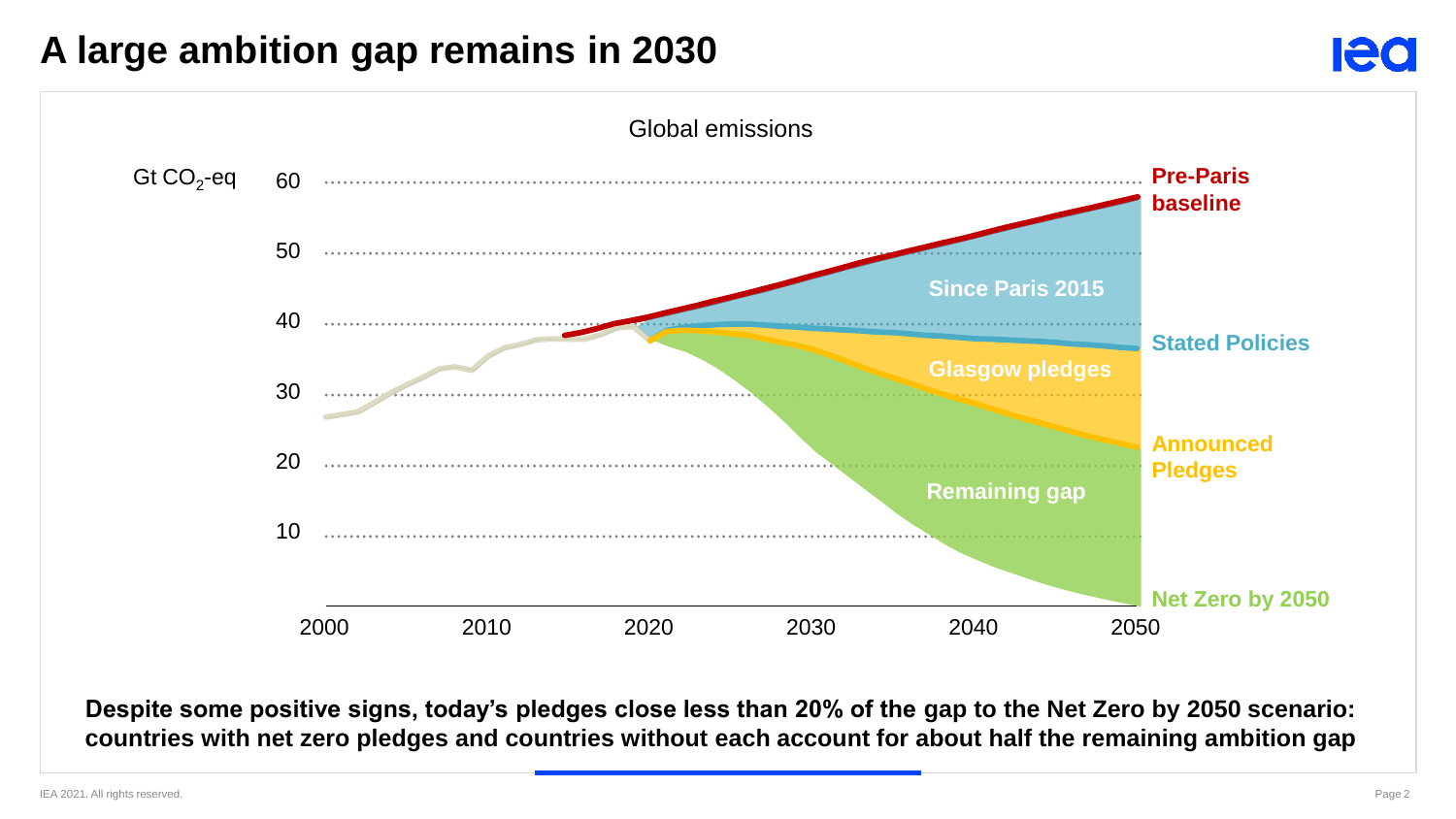### **Set near-term milestones to get on track for long-term targets**



**Ieo**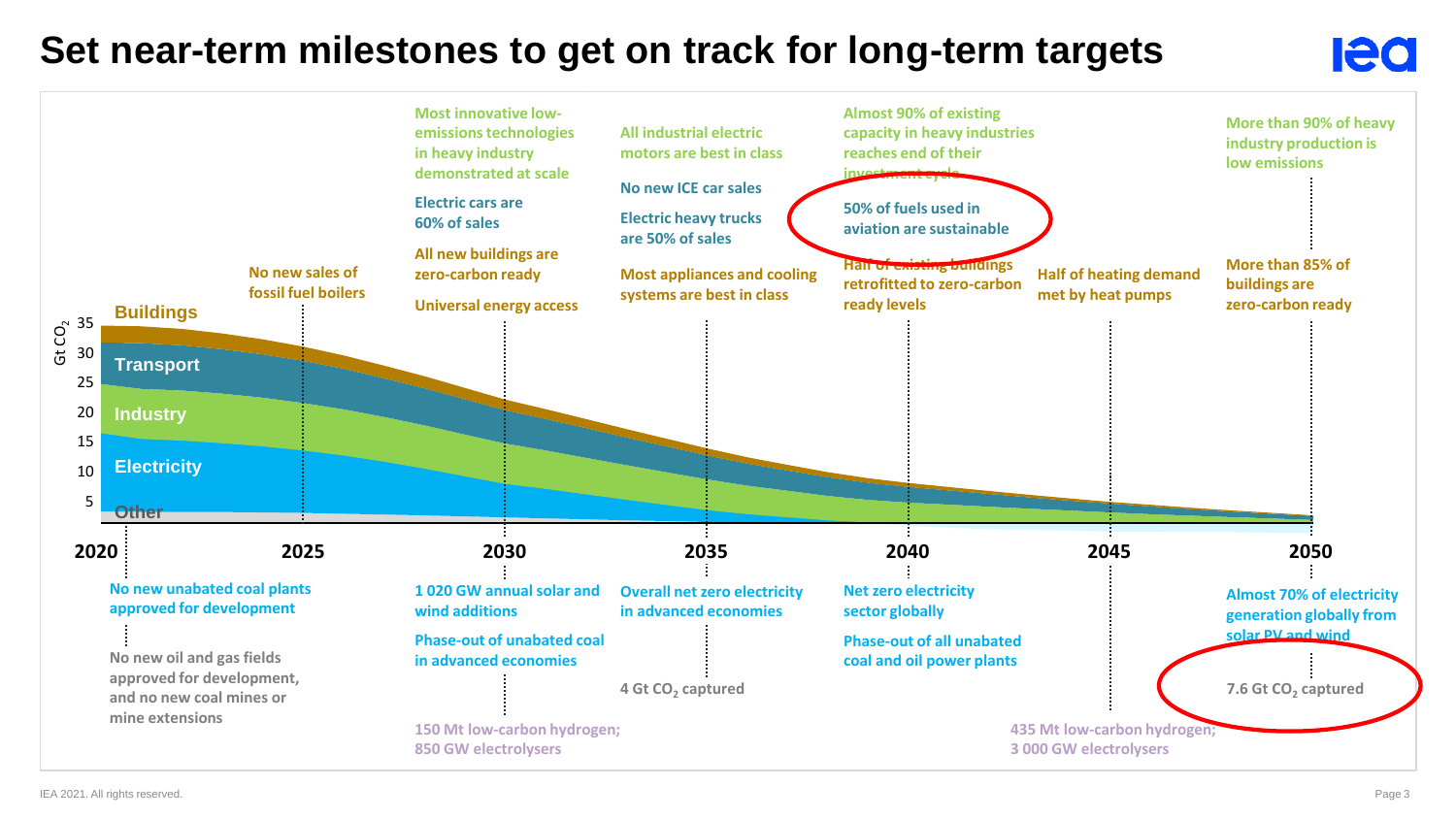# **NZE requires a paradigm shift in energy supply and use**



#### Total energy supply in the NZE 100 200 300 400 500 600 2000 2010 2020 2030 2040 2050  $\Box$ Other **Other renewables** Wind **■Solar ■ Hydro Traditional use of biomass Modern gaseous bioenergy Modern liquid bioenergy** ■ Modern solid bioenergy **Nuclear** ■ Natural gas **■** Oil **■** Coal

**By 2050 total energy demand decreases while the global economy is more than twice as large as in 2020. Renewables and nuclear power displace most fossil fuels in the NZE, whose share falls from 80% in 2020 to just over 20% in 2050**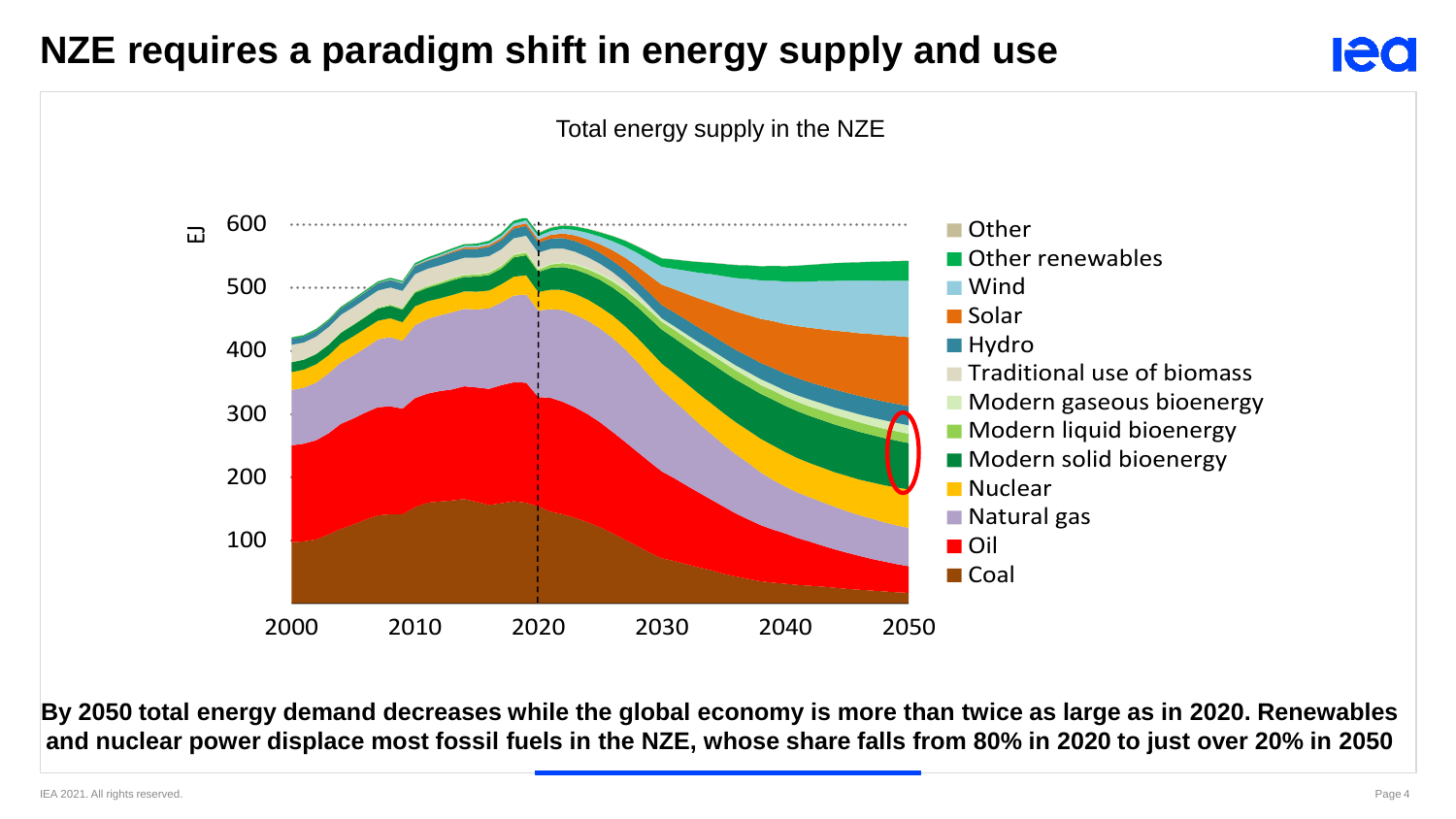### **Bioenergy to play a major role in various forms**





**Modern bioenergy use rises to 100 EJ in 2050, meeting almost 20% of total energy needs and becoming the second largest source of energy supply. Global demand in 2050 is below the assessed sustainable potential.**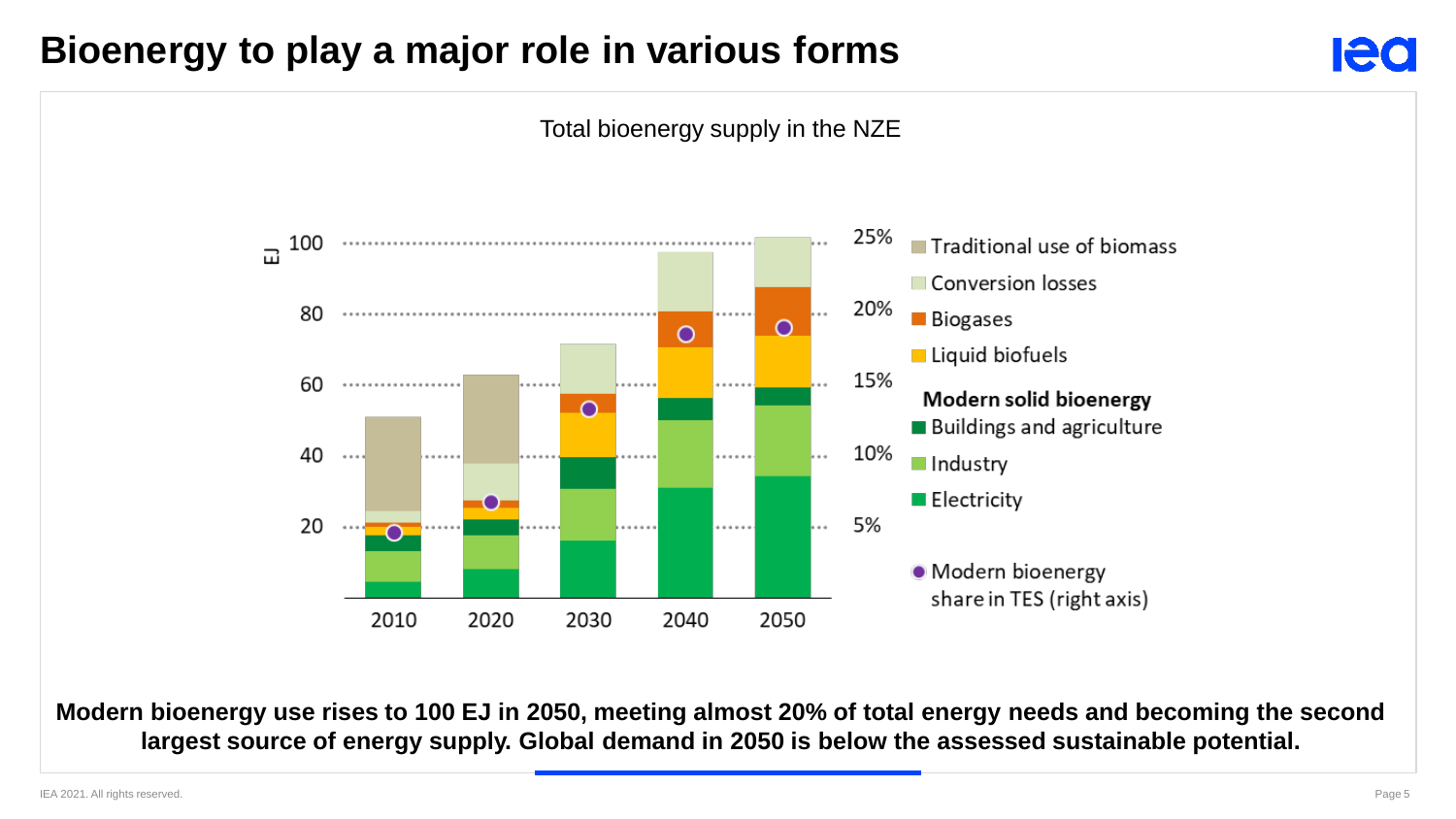## **Advanced biofuels are necessary for net zero**



**Advanced liquid biofuel production expands rapidly over the next decade in the Net Zero scenario growing from less than 1% of total biofuel supply in 2020, to almost 45% in 2030 and 90% in 2050**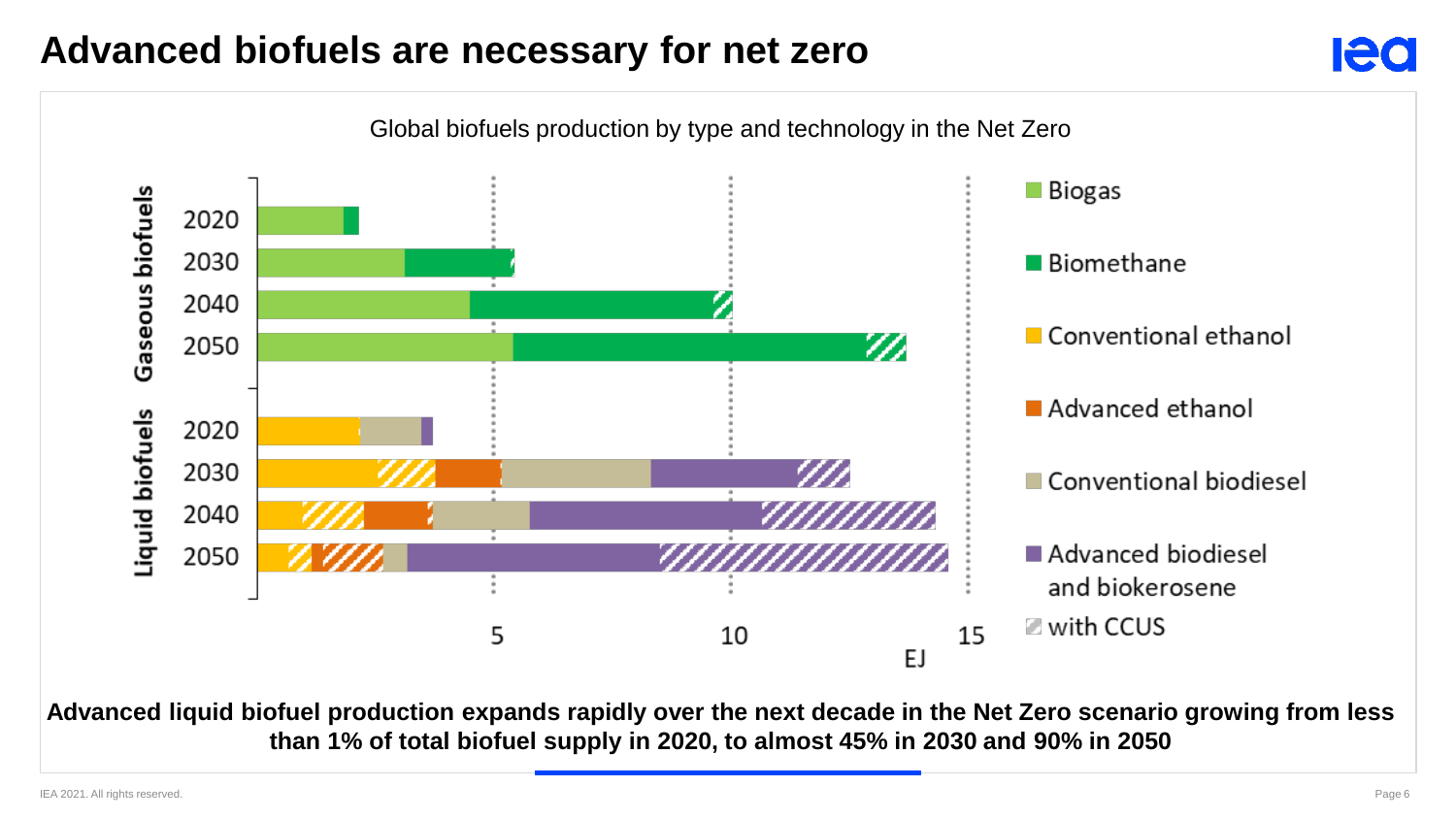# **Bioenergy and CCUS can lead to negative emissions**



**By 2050, 7.6 Gt of CO2 is captured per year from a diverse range of sources. A total of 2.4 Gt CO2 is captured through BECCS and DACCS, of which 1.9 Gt CO2 is permanently stored**